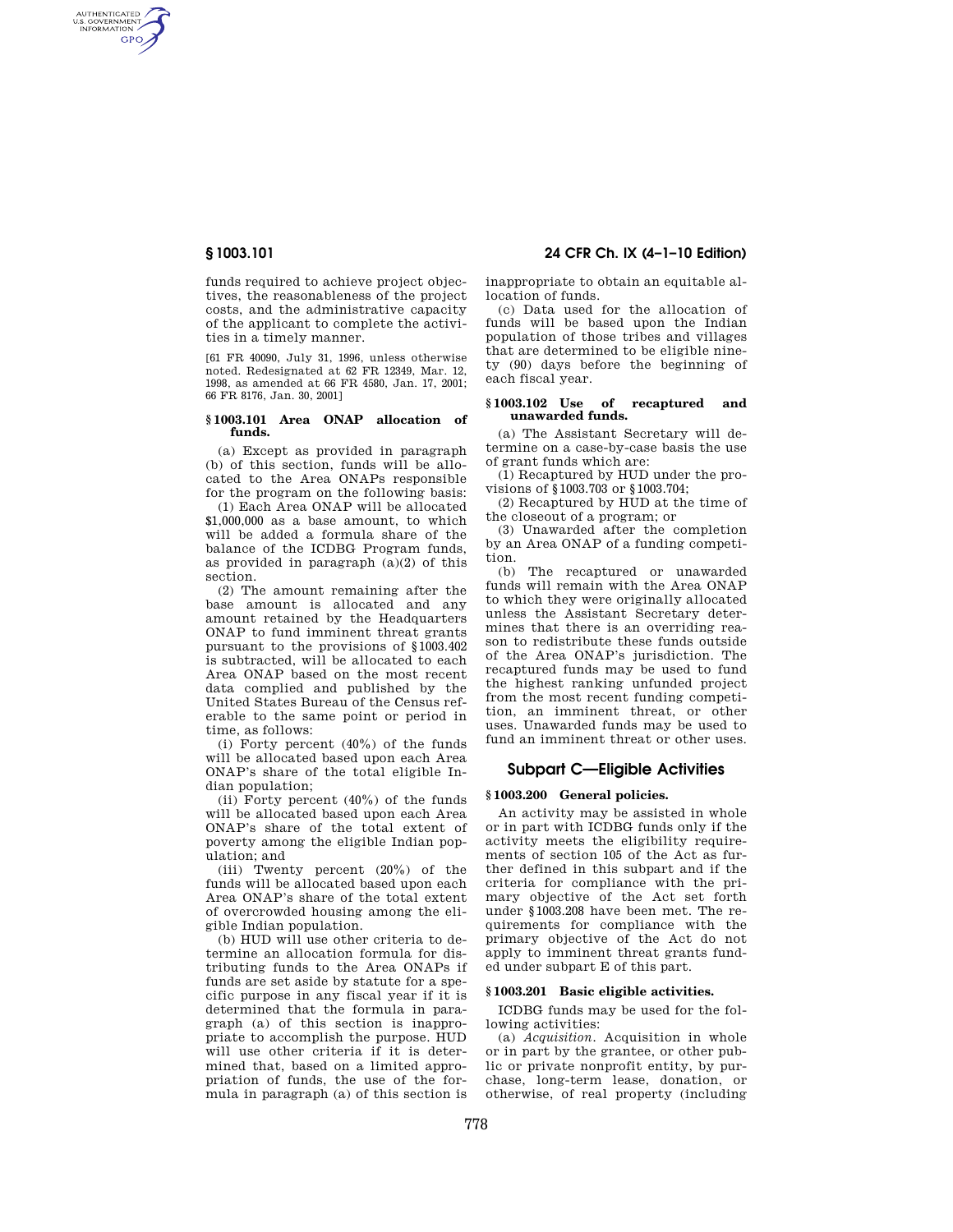## **Asst. Secry., for Public and Indian Housing, HUD § 1003.201**

air rights, water rights, rights-of-way, easements, and other interests therein) for any public purpose, subject to the limitations of §1003.207.

(b) *Disposition.* Disposition, through sale, lease, donation, or otherwise, of any real property acquired with ICDBG funds or its retention for public purposes, including reasonable costs of temporarily managing such property or property acquired under urban renewal, provided that the proceeds from any such disposition shall be program income subject to the requirements set forth in §1003.503.

(c) *Public facilities and improvements.*  Acquisition, construction, reconstruction, rehabilitation or installation of public facilities and improvements, except as provided in §1003.207(a), carried out by the grantee or other public or private nonprofit entities. In undertaking such activities, design features and improvements which promote energy efficiency may be included. [However, activities under this paragraph may be directed to the removal of material and architectural barriers that restrict the mobility and accessibility of elderly or severely disabled persons to publicly owned and privately owned buildings, facilities, and improvements including those provided for in  $$1003.207(a)(1).]$  Such activities may also include the execution of architectural design features, and similar treatments intended to enhance the aesthetic quality of facilities and improvements receiving ICDBG assistance. Facilities designed for use in providing shelter for persons having special needs are considered public facilities and not subject to the prohibition of new housing construction described in §1003.207(b)(3). Such facilities include shelters for the homeless; convalescent homes; hospitals, nursing homes; battered spouse shelters; halfway houses for run-away children, drug offenders or parolees; group homes for mentally retarded persons and temporary housing for disaster victims. In certain cases, nonprofit entities and subrecipients including those specified in §1003.204 may acquire title to public facilities. When such facilities are owned by nonprofit entities or subrecipients, they shall be operated so as to be open for use by the general public

during all normal hours of operation. Public facilities and improvements eligible for assistance under this paragraph (c) are subject to the following policies in paragraphs (c)(1) through (c)(3) of this section:

(1) *Special policies governing facilities.*  The following special policies apply to:

(i) *Facilities containing both eligible and ineligible uses.* A public facility otherwise eligible for assistance under the ICDBG program may be provided with ICDBG funds even if it is part of a multiple use building containing ineligible  $use$  if:

(A) The facility which is otherwise eligible and proposed for assistance will occupy a designated and discrete area within the larger facility; and

(B) The grantee can determine the costs attributable to the facility proposed for assistance as separate and distinct from the overall costs of the multiple-use building and/or facility. Allowable costs are limited to those attributable to the eligible portion of the building or facility.

(ii) *Equipment purchase.* As stated in  $$1003.207(b)(1)$ , the purchase of equipment with ICDBG funds is generally ineligible. However, the purchase of construction equipment for use as part of a solid waste facility is eligible. In addition, the purchase of fire protection equipment is considered to be an integral part of a public facility, and, therefore, the purchase of such equipment is also eligible.

(2) *Fees for use of facilities.* Reasonable fees may be charged for the use of the facilities assisted with ICDBG funds, but charges such as excessive membership fees, which will have the effect of precluding low and moderate income persons from using the facilities, are not permitted.

(3) *Special assessments under the ICDBG program.* The following policies relate to special assessments under the ICDBG program:

(i) *Definition of special assessment.* The term *special assessment* means the recovery of the capital costs of a public improvement, such as streets, water or sewer lines, curbs, and gutters, through a fee or charge levied or filed as a lien against a parcel of real estate as a direct result of benefit derived from the installation of a public improvement,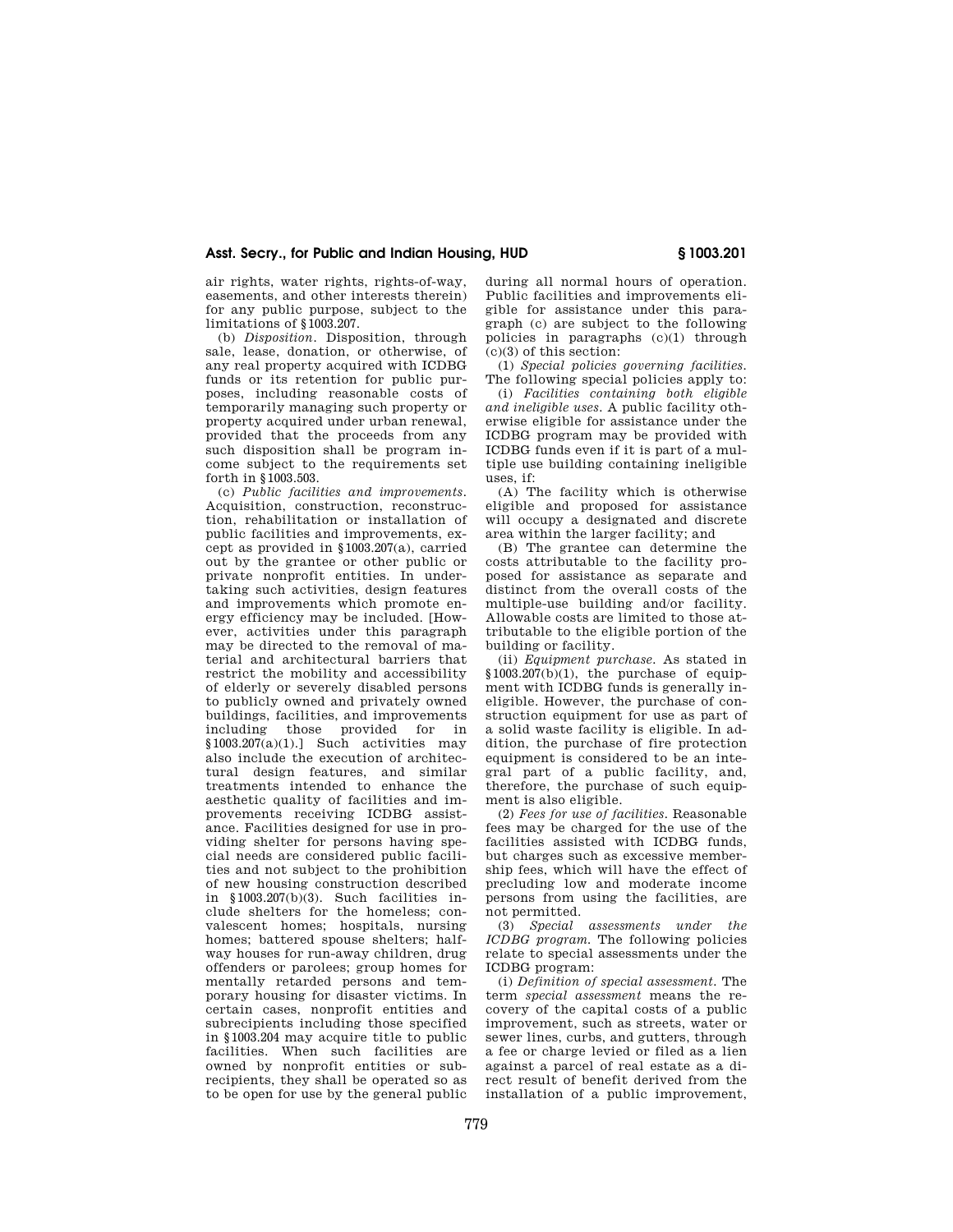or a one-time charge made as a condition of access to a public improvement. This term does not relate to taxes, or the establishment of the value of real estate for the purpose of levying real estate, property, or ad valorem taxes, and does not include periodic charges based on the use of a public improvement, such as water or sewer user charges, even if such charges include the recovery of all or some portion of the capital costs of the public improvement.

(ii) *Special assessments to recover capital costs.* Where ICDBG funds are used to pay all or part of the cost of a public improvement, special assessments may be imposed as follows:

(A) Special assessments to recover the ICDBG funds may be made only against properties owned and occupied by persons not of low and moderate income. Such assessments constitute program income.

(B) Special assessments to recover the non-ICDBG portion may be made provided that ICDBG funds are used to pay the special assessment on behalf of all properties owned and occupied by low and moderate income persons; except that ICDBG funds need not be used to pay the special assessments on behalf of properties owned and occupied by moderate income persons if the grantee certifies that it does not have sufficient ICDBG funds to pay the assessments in behalf of all of the low and moderate income owner-occupant persons. Funds collected through such special assessments are not program income.

(iii) *Public improvements not initially assisted with ICDBG funds.* The payment of special assessments with ICDBG funds constitutes ICDBG assistance to the public improvement. Therefore, ICDBG funds may be used to pay special assessments provided:

(A) The installation of the public improvements was carried out in compliance with requirements applicable to activities assisted under this part including environmental and citizen participation requirements; and

(B) The installation of the public improvement meets a criterion for the primary objective in §1003.208; and,<br>(C) The requirements

(C) The requirements of  $$1003.201(c)(3)(ii))(B)$  are met.

**§ 1003.201 24 CFR Ch. IX (4–1–10 Edition)** 

(d) *Clearance activities.* Clearance, demolition, and removal of buildings and improvements, including movement of structures to other sites. Demolition of HUD-assisted housing units may be undertaken only with the prior approval of HUD.

(e) *Public services.* Provision of public services (including labor, supplies, materials, and the purchase of personal property and furnishings) which are directed toward improving the community's public services and facilities, including but not limited to those concerned with employment, crime prevention, child care, health, drug abuse, education, fair housing counseling, energy conservation, welfare (but excluding the provision of income payments identified under §1003.207(b)(4)), homebuyer downpayment assistance or recreational needs. To be eligible for ICDBG assistance, a public service must be either a new service, or a quantifiable increase in the level of an existing service above that which has been provided by or on behalf of the grantee through funds raised by the grantee, or received by the grantee from the Federal government in the twelve calendar months before the submission of the application for ICDBG assistance. (An exception to this requirement may be made if HUD determines that any decrease in the level of a service was the result of events not within the control of the grantee.) The amount of ICDBG funds used for public services shall not exceed 15 percent of the grant. Such projects must therefore be submitted with one or more other projects, which must comprise at least 85 percent of the total requested ICDBG grant amount.

(f) *Interim assistance.* (1) The following activities may be undertaken on an interim basis in areas exhibiting objectively determinable signs of physical deterioration where the grantee has determined that immediate action is necessary to arrest the deterioration and that permanent improvements will be carried out as soon as practicable:

(i) The repairing of streets, sidewalks, parks, playgrounds, publicly owned utilities, and public buildings; and

(ii) The execution of special garbage, trash, and debris removal, including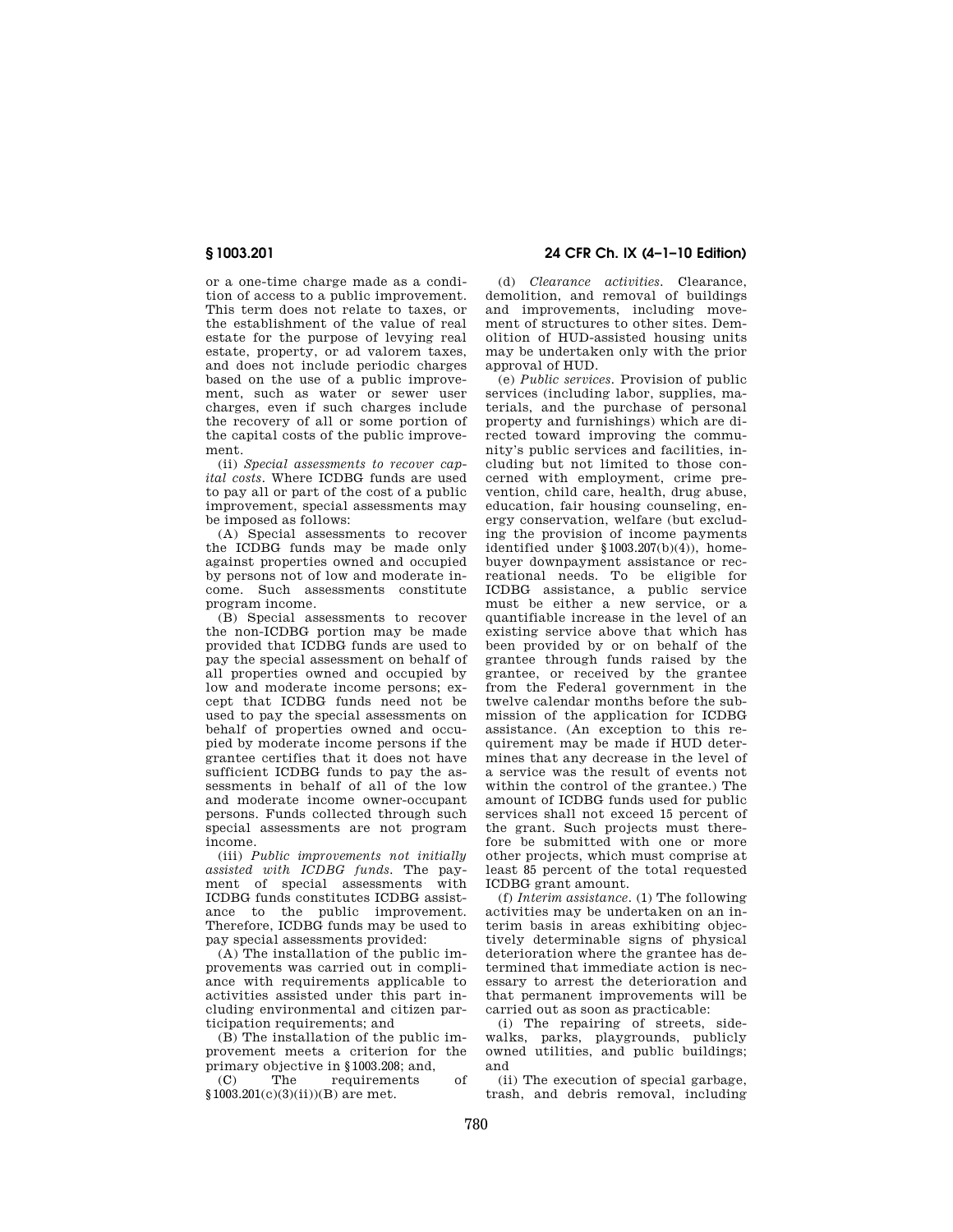## **Asst. Secry., for Public and Indian Housing, HUD § 1003.201**

neighborhood cleanup campaigns, but not the regular curbside collection of garbage or trash in an area.

(2) In order to alleviate emergency conditions threatening the public health and safety in areas where the chief executive officer of the grantee determines that such an emergency condition exists and requires immediate resolution, ICDBG funds may be used for:

(i) The activities specified in para $graph(f)(1)$  of this section, except for the repair of parks and playgrounds;

(ii) The clearance of streets, including snow removal and similar activities; and

(iii) The improvement of private properties.

(3) All activities authorized under paragraph (f)(2) of this section are limited to the extent necessary to alleviate emergency conditions.

(g) *Payment of non-Federal share.* Payment of the non-Federal share required in connection with a Federal grant-inaid program undertaken as part of ICDBG activities, provided, that such payment shall be limited to activities otherwise eligible and in compliance with applicable requirements under this subpart.

(h) *Relocation.* Relocation payments and other assistance for permanently and temporarily relocated individuals families, businesses, nonprofit organizations, and farm operations where the assistance is:

(1) Required under the provisions of §1003.602 (b) or (c); or

(2) Determined by the grantee to be appropriate under the provisions of  $§1003.602(d).$ 

(i) *Loss of rental income.* Payments to housing owners for losses of rental income incurred in holding, for temporary periods, housing units to be used for the relocation of individuals and families displaced by program activities assisted under this part.

(j) *Housing services.* Housing services, as provided in section  $105(a)(21)$  of the Housing and Community Development Act of 1974 [42 U.S.C. 5305(a)(21)].

(k) *Privately owned utilities.* ICDBG funds may be used to acquire, construct, reconstruct, rehabilitate, or install the distribution lines and facilities of privately owned utilities, including the placing underground of new or existing distribution facilities and lines.

(l) *The provision of assistance to facilitate economic development.* (1) The provision of assistance either through the grantee directly or through public and private organizations, agencies, and other subrecipients (including nonprofit and for-profit subrecipients) to facilitate economic development by:

(i) Providing credit, including, but not limited to, grants, loans, loan guarantees, and other forms of financial support, for the establishment, stabilization, and expansion of microenterprises;

(ii) Providing technical assistance, advice, and business support services to owners of microenterprises and persons developing microenterprises; and

(iii) Providing general support, including, but not limited to, peer support programs, counseling, child care, transportation, and other similar services, to owners of microenterprises and persons developing microenterprises.

(2) Services provided under paragraph  $(l)(1)$  of this section shall not be subject to the restrictions on public services contained in §1003.201(e).

(3) For purposes of this paragraph (l), *persons developing microenterprises*  means such persons who have expressed interest and who are, or after an initial screening process are expected to be, actively working toward developing businesses, each of which is expected to be a microenterprise at the time it is formed.

(m) *Technical assistance.* Provision of technical assistance to public or nonprofit entities to increase the capacity of such entities to carry out eligible neighborhood revitalization or economic development activities. Capacity building for private or public entities (including grantees) for other purposes may be eligible as a planning cost under §1003.205.

(n) *Assistance to institutions of higher education.* Provision of assistance by the grantee to institutions of higher education where the grantee determines that such an institution has demonstrated a capacity to carry out eligible activities under this subpart.

(o) *Homeownership assistance.* ICDBG funds may be used to provide direct